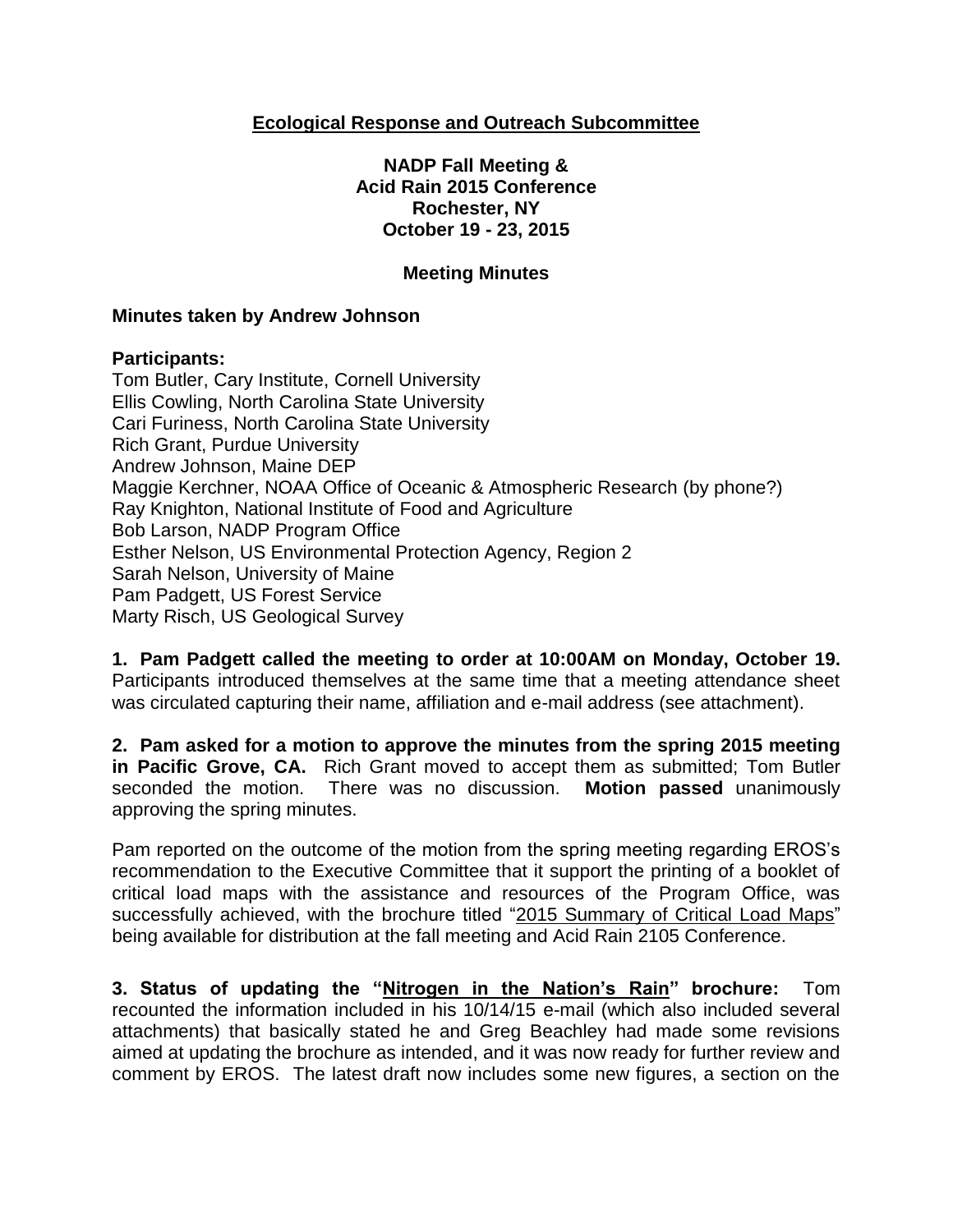nitrogen cascade has been added and maps of nitrate and ammonia changes over time have replaced the total nitrogen map.

Cari Furiness, Maggie Kerchner and Pam volunteered to review this current version and get back to Tom in two weeks, for generating version 2. Rich and Sarah Nelson offered to send version 2 to some teachers for review and comment and provide that and their own feedback to Tom within two months for generating version 3 of the brochure.

Other comments included a discussion about the length of the brochure, with a suggestion that it be shortened. Ray Knighton asked about the use of the term reactive nitrogen and Ellis Cowling encouraged that it be used. Ray mentioned that EPA's Science Advisory Board has some good current information about reactive nitrogen.

**4. NADP Quarterly e-Newsletter:** Issue 4 has been published and distributed. Pam asked members if they had received it, and if so, did they look at it? Most indicated that they had to both questions. Molly Woloszyn is now soliciting ideas for Issue 5. Map highlight – mercury perhaps? Published paper highlight – Marty Risch's paper on litterfall in Puerto Rico? Sampling site highlight – Puerto Rico site? Website highlight – methyl mercury data to soon be available on the NADP website. Please provide any content to Molly by November 10, with a release date expected in early December.

**5. Remote Access to Meetings:** Bob Larson reported that preparations for the fall meeting and Acid Rain 2015 conference have consumed all of his time, so remote access capabilities for the spring Madison, WI meeting will be status quo. Lisa has been talking with the hotel. An interactive capability will require a wired connection, not a wireless one. A distributed microphones setup is an option. Costs will be the biggest consideration. The PO's experience has been hotels make lots of promises, but ultimately can't deliver. Skype is also an option, as is Microsoft Link. Their pros and cons were briefly discussed. Andy Johnson wondered about the possibility of hiring an A / V consultant to explore the full range of remote options and costs. Pros and cons of holding meetings at hotels vs. universities or federal agency facilities that already have good quality remote meeting capabilities were discussed. Bob will ask University of Illinois technical and conference planning staff for their recommendations.

**6. Meeting Agendas on Mobile Devices:** Bob briefly described how this is fairly easily done for cell phones and tablets. To see a demo of what it looks like (based on last fall's meeting materials) check out [http://nadp.sws.uiuc.edu/agenda/.](http://nadp.sws.uiuc.edu/agenda/) Consensus was this worked pretty well. Bob will plan to use this same setup/approach for the spring 2016 meeting.

## **7. New Business:**

**A.** Ray gave a preview of his conference poster (#91) titled "Visualization of Science Supported by NADP Measurements". Examples included a "Pushgraph" (a mapping of documents); a "Term Network Map" (most frequent words/terms); and an